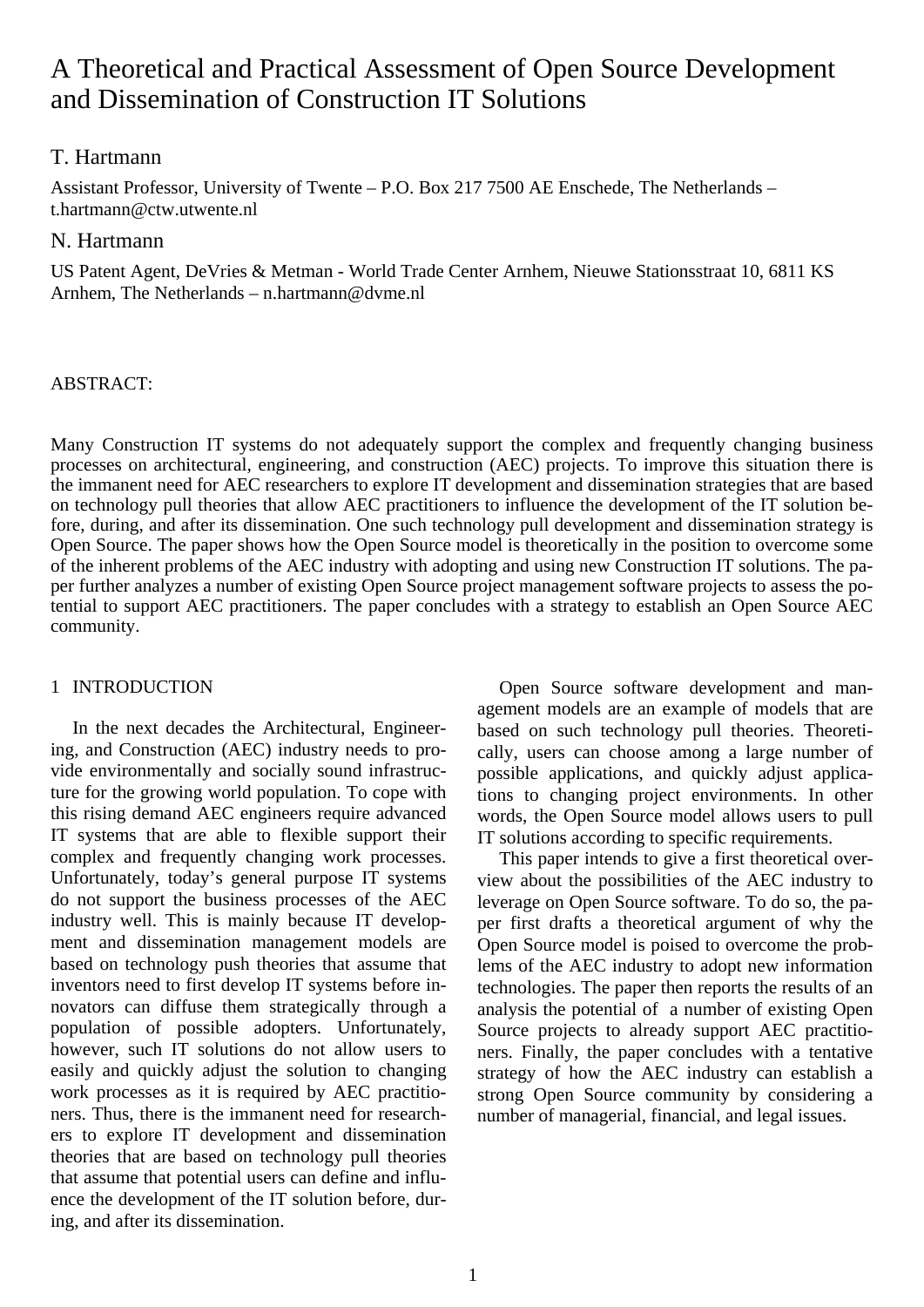# 2 PROBLEMS WITH CURRENT SOFTWARE DEVELOPMENT AND DISSEMINATION

Most of today's information technology (IT) management models focus on the development of large standardized IT solutions and how to disseminate these solutions through as large adopter networks as possible. These management models average out the variability of different possible user scenarios (Carroll 2000). The general management philosophy is that users should adjust to IT systems and not IT systems to users. IT system users have little influence on the development of the systems and little possibilities to adjust systems to specific and changing work processes. It is not surprising, that technology push IT developments and disseminations have been largely successful in developing and disseminating IT solutions that support common and mainstream work processes of large industry spanning user groups, such as Office Applications. However, technology push IT development and dissemination models have not been very successful to support the work processes on complex projects with many unique and changing requirements, such as new product development projects, construction projects, or even many academic research projects.

One industry that mainly operates on such complex projects is the AEC industry. The industry is characterized by a lack of IT systems to specifically support the complex work processes on projects. So far, the development and dissemination of IT solutions with mainstream technology push models has failed.

We attribute this failure to two problems of the current software development and dissemination process. First, from the perspective of AEC companies, it is often not feasible to adopt general purpose IT systems that are developed under technology push models because

- Users cannot adjust these IT systems flexibly to changing requirements of their work processes.
- The development and dissemination of IT systems requires large upfront investments in the training of users and in changing work processes to match the IT system. Companies that frequently need to adjust IT systems to changing work processes, such as project based AEC organizations, cannot justify such investments.

Second, from the perspective of IT providers, it is not feasible to develop IT systems using technology push models because of the temporary and drifting character of construction projects that makes it impossible for most IT development firms

- To research all information upfront that is needed to implement new general purpose IT systems to support a large number of users across different types of AEC projects and AEC companies,
- To push general purpose IT solutions through a large group of potential users that would allow the generation of sufficient revenue to justify the necessary upfront investments, and
- To offer services which allow the needed timely and frequent adjustment of the IT system's functionality to the varying AEC work processes.

To overcome these problems, researchers need to find new ways to develop and disseminate IT solutions that are based on technology pull models. Such methods are able to provide state of the art IT systems that users can easily adjust to local and varying project environments and that do not require large amounts of upfront investments before practical implementations. One such technology pull IT development and dissemination model is Open Source software management.

IT developed with the Open Source software management method has already been very successful in developing and disseminating easily adjustable IT infrastructure systems, such as web servers (Apache), operating systems (Linux), or database servers (MySQL). Theories of how to establish the needed thriving Open Source communities exist and have worked in practice. The next section briefly describes these extant theories about Open Source projects.

## 3 OPEN SOURCE – A TECHNOLOGY PULL IT SYSTEM DISSEMINATION AND DEVELOPMENT APPROACH

Open Source software has its origins in the early days of computing when communities around hobby programmers evolved who freely exchanged code with others. Soon some of these hobby programmers realized that some of their code has value for others and funded firms to sell executable versions of their programs. These firms considered their source code as their major intellectual property and started to protect the code physically and legally against others who intended to copy it. The proprietary software model was born that dominated the computer industry for the years to come. However, the Open Source software model never completely deceased and de-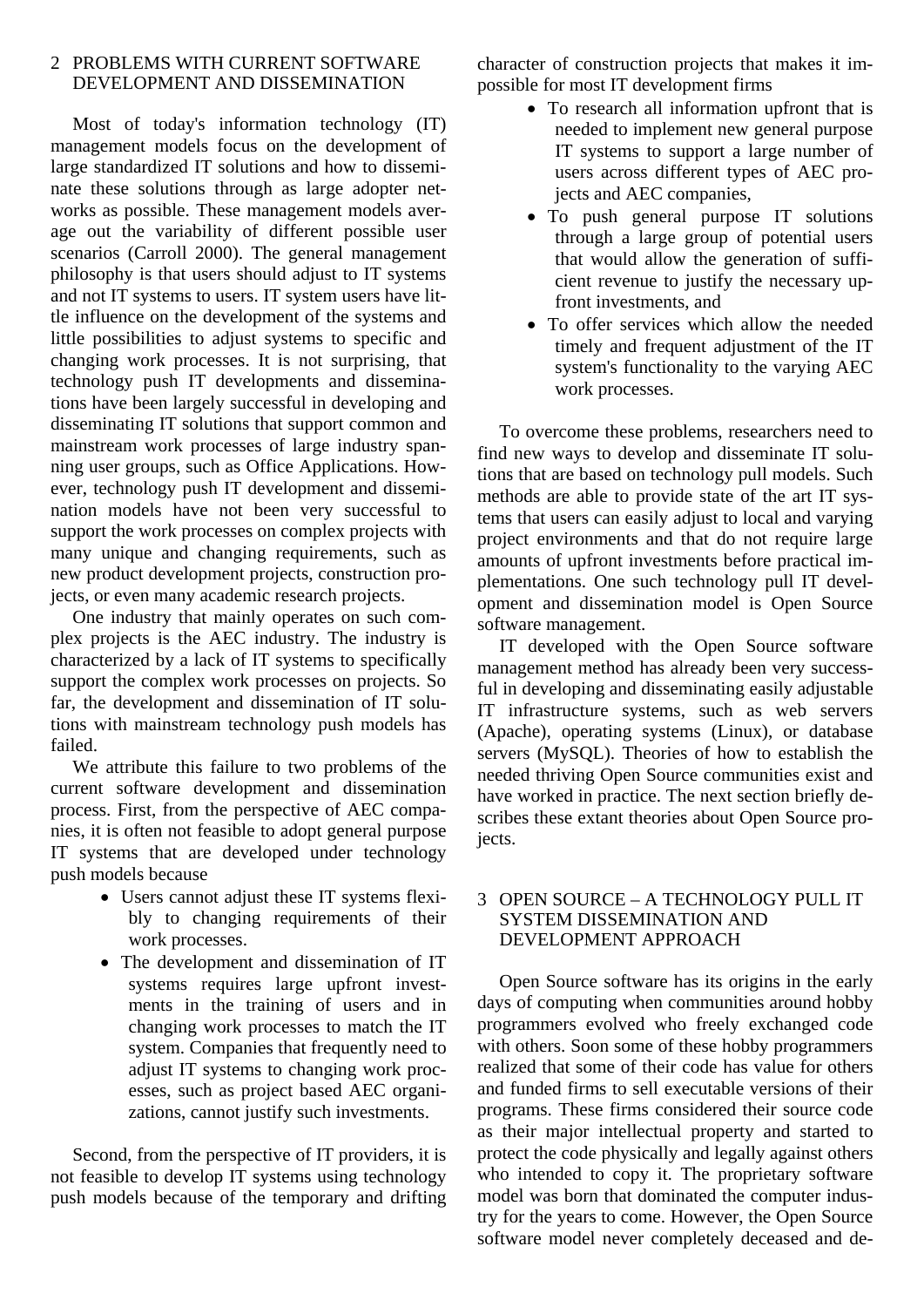veloped many powerful software solutions, such as the Linux operating system, the Apache web server, or the MySQL database application. What distinguishes Open Source software from proprietary is not the fact that the software is freely available, many proprietary companies offer their software as so called freeware, but that the underlying programming code of the software is openly available (Watson et al. 2008). This enables anybody to download the source and change it to their liking if they wish to do so.

The open availability of the source code further allows a potential large number of volunteers and non-volunteers to contribute to the development of specific software (Mockus et al. 2002). Open Source software projects usually do not work with an explicit assignment of programmers to tasks, but programmers choose the tasks they would like to work on. Further, usually there exists no explicit system or detail level design, and no project plans, schedules, or predefined deliverables to organize the programming activities of community members. Despite these missing explicit project management tools, Open Source communities were able to develop sophisticated software tools. Furthermore, these successful communities are characterized by a relatively stable group of programmers, for example, the half life of contributors for the Debian operating system project is around  $6.5 - 7.5$  years (Michlmayr & Robles 2008) and these programmers on average increase their involvement over time. Such a constant and voluntary involvement seems to enable Open Source developers to work with a higher productivity than proprietary programmers. Mockus et al. (2002) showed, for example, that the productivity of the programmers of the Apache project was 1.5 times higher compared with other proprietary projects. Further, Mockus et al. (2002) claim that Apache programmers write code with more care and creativity.

The long commitment of Open Source programmers to their projects combined with their large number allows Open Source projects to rapidly respond to problems and to flexibly adjust the solutions to varying and constantly changing work processes. Further, it allows Open Source projects to find defects in their software more quickly. This, in turn, allows for a significant minimization of the downtime of the software in case users detect deficiencies while using the software. Further, the overall defects within the software seem to be lower as well, if compared with proprietary software. Mockus et al. (2002), for example, found that the defect density of the Apache software was far less than the one of comparable proprietary products.

In summary, the Open Source software development and dissemination method has been reportedly able to maintain software projects with a quality of code that was at least comparable with the quality of proprietary projects, while at the same time Open Source projects were able to leverage on the benefits of mass innovation (Watson et al. 2008). Additionally, Open Source communities were able to mitigate two strategic risks better than proprietary companies: they do not have the risk involved with a wrong assessment of the demand and the related need to price the software adequately, and they were able to mitigate the innovation risk by drawing on an immense pool of talented developers with in depth knowledge about the projects' source code.

## 4 THE POTENTIAL OF AN OPEN SOURCE PLATFORM FOR THE AEC INDUSTRY

It is not surprising, that in recent years, products published under Open Source software licenses have become major forces on the software market in the areas of Operating systems, and web and database servers. Next to these applications to support the IT industry with their tasks Open Source projects theoretically have the potential to support the work tasks of the AEC industry. This is mainly because Open Source software development projects have, at least theoretically, several advantages during the dissemination over traditional proprietary software development. First, the Open Source business model does not operate with software licensing costs (Watson et al. 2008). Therefore, Open Source software can support AEC companies with their traditionally limited IT budgets. No large upfront investments are necessary for AEC companies to initiate the first use of the software. In this way, Open Source software applications can overcome the initial barriers that many AEC companies face when they are deciding upon whether they should improve their internal work processes around a specific IT system or not.

Once an AEC company made the decision to use an Open Source IT system, Open Source software further enables professionals to easily and dynamically adjust the IT system to the unique project contexts the AEC industry works in. Well-managed Open Source software suites are comprised of several small "modules" that together form a package. Each of the modules performs a particular task and can be dynamically added or removed from implemented IT solution. Software developers can easily develop new packages and integrate them in already implemented IT systems. Further, this modular structure allows it that programmers quickly and easily can change modules without jeopardizing the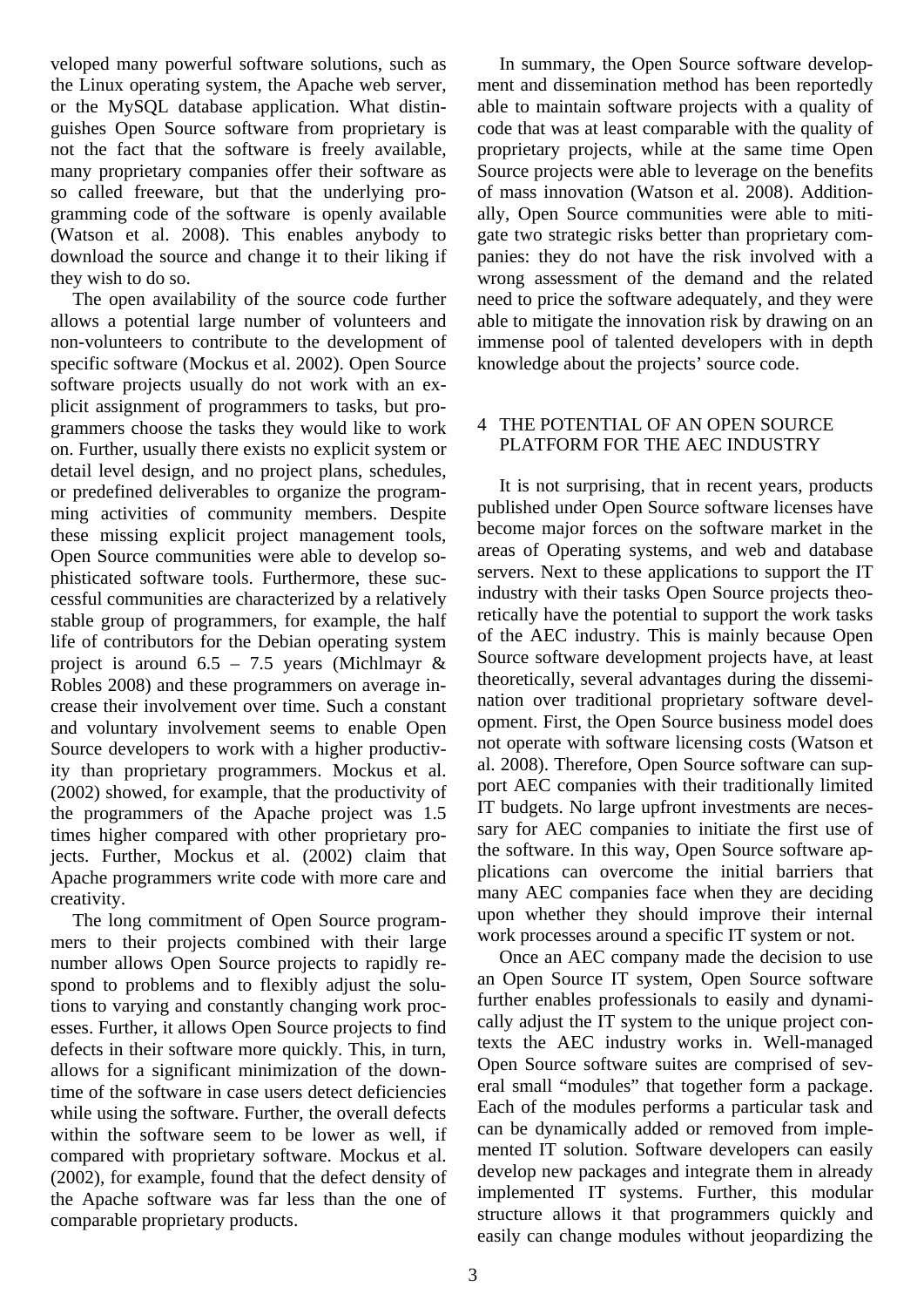**Table 1: The study's Open Source projects and their key statistics and overall all-time downloads** 

| <b>Name</b>                          | <b>Type</b> | <b>Members</b> | <b>Downloads</b> | <b>Active since</b> |
|--------------------------------------|-------------|----------------|------------------|---------------------|
| <b>BRL_CAD</b>                       | <b>CAD</b>  | 43             | 693'780          | 23.03.2004          |
| FreeCAD                              | <b>CAD</b>  | 9              | 293'782          | 17.03.2002          |
| Archimedes CAD                       | <b>CAD</b>  | 9              | 95'337           | 12.07.2005          |
| Avocado CAD                          | <b>CAD</b>  | 5              | 37'583           | 19.01.2007          |
| <b>Gantt Project</b>                 | <b>PM</b>   | 6              | 3'014'861        | 29.01.2003          |
| Open Proj                            | <b>PM</b>   | 15             | 1'270'423        | 23.06.2007          |
| Gantt chart based project management | <b>PM</b>   |                | 38'901           | 1.12.2002           |
| Plandora                             | <b>PM</b>   | 4              | 11'967           | 13.07.2004          |
| Notepad $++$                         | Control     | 5              | 15'515'433       | 24.11.2003          |
| AsphaltOpen                          | Control     |                | 32               | 31.08.2008          |

functionality of other modules. In this way, Open Source software theoretical supports the ongoing adaptation to shifting user requirements that is so necessarily needed to support complex AEC projects.

### 5 AN ASSESSMENT OF THE CURRENT STATE OF OPEN SOURCE AEC SOFTWARE

#### 5.1 *Research Method*

To access the current state of Open Source software to support AEC practitioners we used quantitative data from the Open Source repository Sourceforge.net (http://www.sourceforge.net). Sourceforge.net is a web based repository that serves as a centralized location for software developers to control and manage Open Source projects. According to Wikipedia (http://www.wikipedia.org), Sourceforge.net hosts more than 180,000 Open Source projects and has more than 1.9 Million registered users. Official web statistics show that the sourceforge.net domain attracts more than 28 million visitors annually.

We started our data collection effort by identifying adequate Open Source projects with relevance for the AEC industry. Hereby, we focused on two different overall application types: two dimensional (2D) and three dimensional (3D) Open Source Computer Assisted Design (CAD) applications and project management scheduling applications. We decided to focus on these two applications types as they represent two main software applications that are used by engineering designers and construction project managers, two of the main groups of AEC practitioners.

To identify suitable CAD applications we searched the Open Source projects on Sourceforge.net that have been indexed by the project owners with the keyword "CAD". This query resulted in 213 projects overall. From these 213 projects we chose the 4 projects that Sourceforge users had downloaded most often and that, according to their project description, represented general-purpose CAD projects that were in an active development status. We for example, sorted out the "QCad" project, because it is no longer developed, or the "Linux Drawing Viewer project" and the "Sailcut CAD" project as they do not represent general-purpose CAD applications.

Similarly, we identified the most downloaded Gantt chart project management applications by searching all Sourceforge.net projects with the keyword Gantt. This search identified 61 projects, from which we again chose the 4 most downloaded projects that represented general purpose Gantt chart scheduling applications.

Finally, we also identified two non AEC related software applications, one ranked among the top 20 all time downloaded applications, and one project that was just recently started. We used these two

| <b>Name</b>                          | <b>Source Read</b> | <b>Source Write</b> | <b>Help Forum</b> | <b>Open Forum</b> | <b>Download</b> |
|--------------------------------------|--------------------|---------------------|-------------------|-------------------|-----------------|
| <b>BRL_CAD</b>                       | 181'395            | 4107                | 262               | 51                | 341'980         |
| FreeCAD                              | 12'131             | 4812                | 465               | 328               | 118'822         |
| Archimedes CAD                       | N/A                | N/A                 | 2                 | 10                | 46'371          |
| Avocado CAD                          | 454                | 24                  | N/A               | 48                | 19'136          |
| Gantt Project                        | 604                | 305                 | 367               | 157               | 867'600         |
| Open Proj                            | 8'132              | 592                 | 343               | 113               | 834'675         |
| Gantt chart based project management |                    | $\Omega$            | $\Omega$          | $\Omega$          | $\Omega$        |
| Plandora                             | 4'128              | 439                 | 9                 | C.                | 3'589           |
| Notepad $++$                         | 8'270              | 422                 | 2799              | 3963              | 6'859'911       |
| AsphaltOpen                          | 8                  | 45                  | $\overline{0}$    | $\theta$          | 31              |

**Table 2: Key Developer and User Statistics of the Projects from May 2008 to April 2009**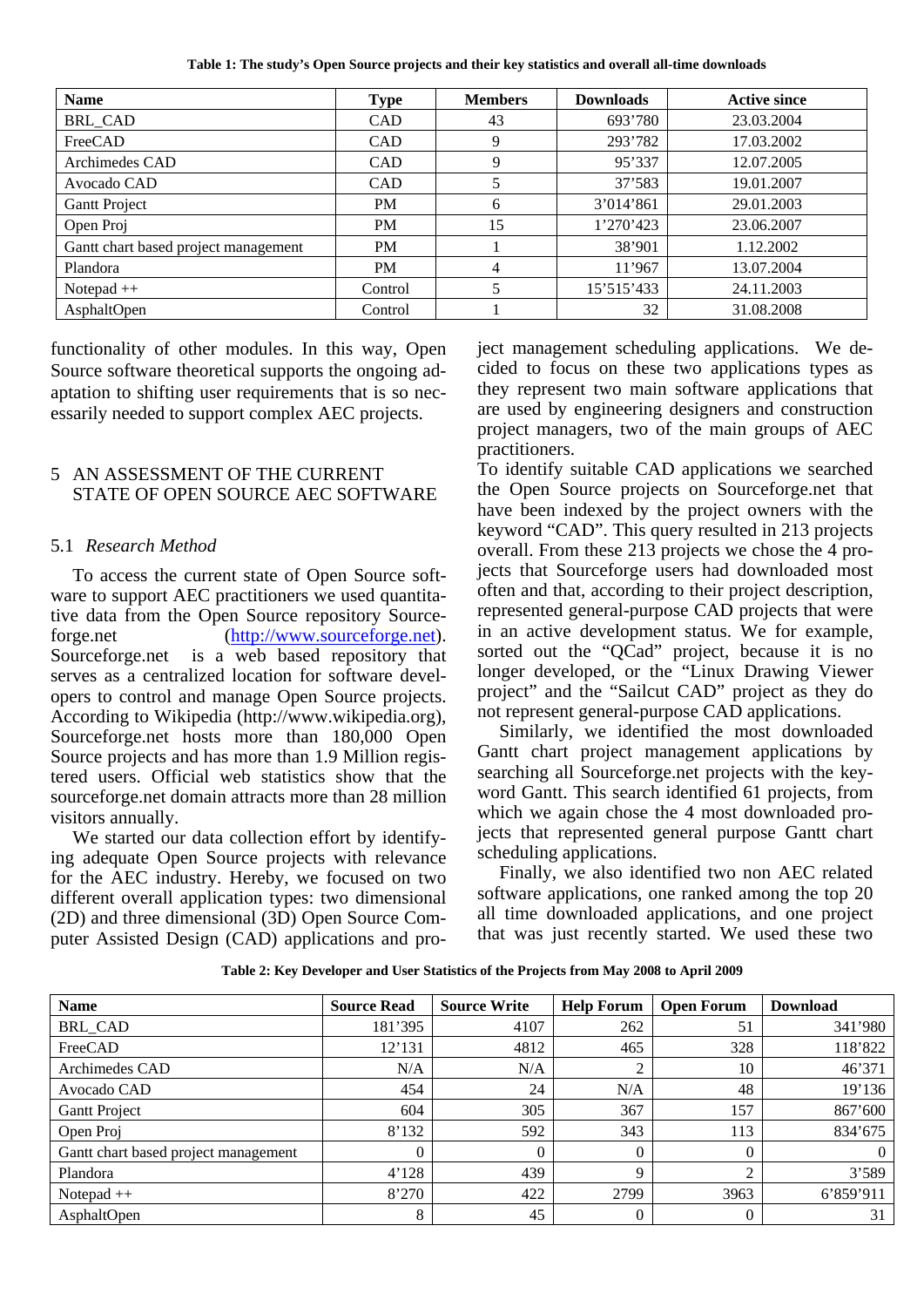projects during data analysis as a benchmark with which to compare the analysis results of the AEC projects.

For each of these projects, we collected data that is freely available on the Sourceforge.net website that allowed me to analyze the programming, but also the user activity of each of the projects. In particular, we collected data about the number of developers of each of the projects. We collected the amount of total downloads since the start of the project, and the amount of downloads from May 2008 to April 2009. We collected how often the project's software developers changed the project's underlying source code between May 2008 and April 2009. Finally, we also collected the number of posts to the general help user forum of each of the projects between May 2008 and April 2009.

### 5.2 *Results*

We conducted an initial analysis of these data to establish the current state of Open Source projects with the potential to support the AEC industry. The number of downloads (Table 1) indicates that there are some promising projects already in wide use. The most promising packages are the CAD applications "BRL\_CAD" and "FreeCAD ", and the scheduling applications "GanttProject" and "OpenProj".

Further, the data showing how often developers read the packages' source codes and wrote back changes to the source code between May 2008 and April 2009 shows that developers worked actively on these four projects in the last year. Further, there seemed to be a vibrant user community as indicated by the traffic in the Help and Open forums during this time period.

We also conducted time series analyses of the download, developer, and forum activities to look at possible trends within these. A graphical analysis of the graphs in Xxx reveals no significant trends of any of the Open Source packages that we studied. Only the "OpenProj" project shows some increase in the number of downloads between August 2008 to October 2008. Further, xxx shows an increase in the help forum activity of the "FreeCAD" project between September 2008 and December 2008. Overall, however, all projects showed relatively stable user and development activities throughout the time period under study.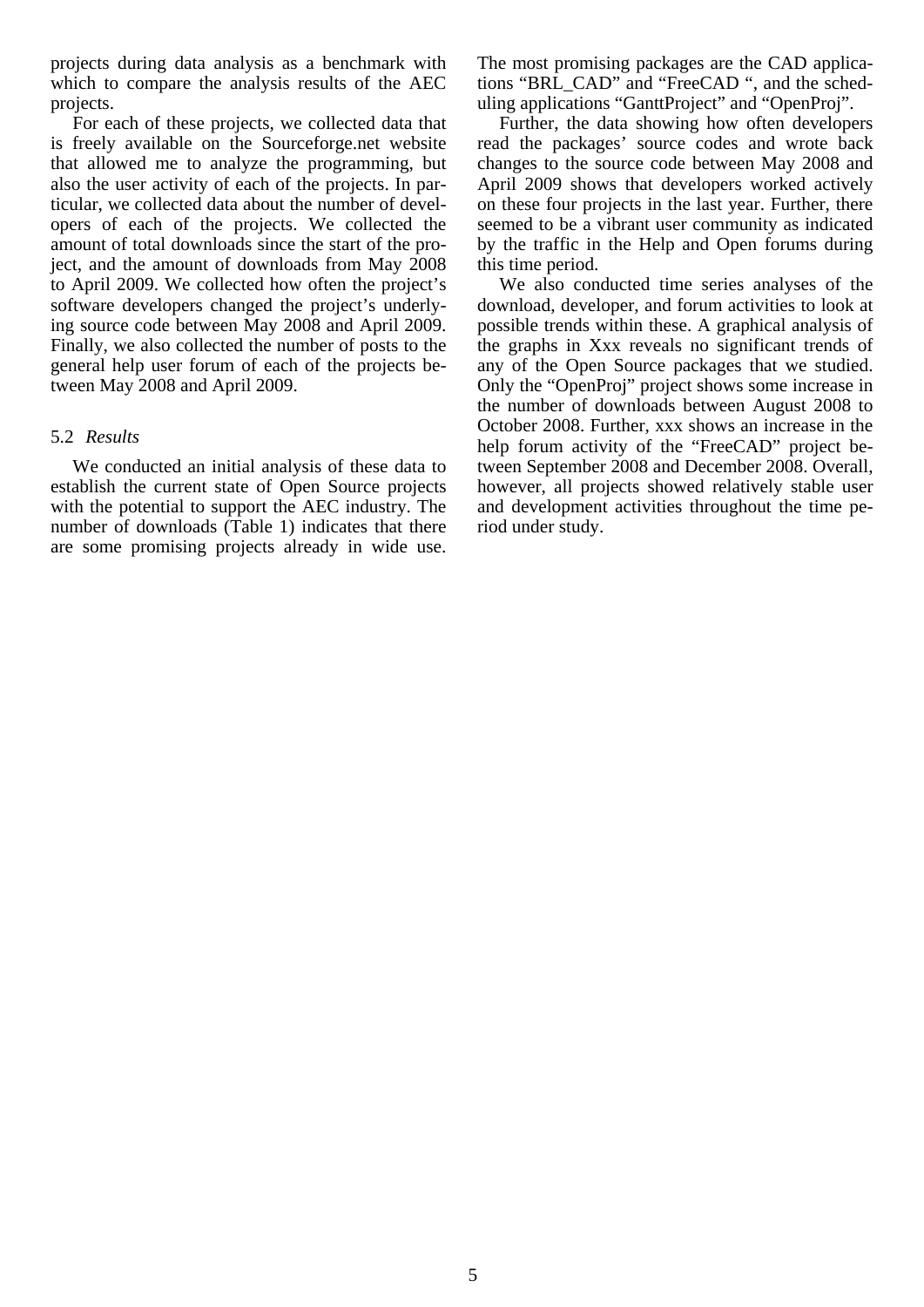

**Figure 1: Time series of selected key project data from May 2008 to April 2009** 

#### 5.3 *Discussion*

In summary, the data we collected on Sourcefore.net shows four relatively promising Open Source packages with the potential to support the AEC industry. These packages are the two CAD packages BRL CAD and FreeCAD , and the two project management scheduling packages GanttProject and Open-Proj.

According to the overall number of downloads and, in particular, according to the number of downloads in the last year, all these four packages seem to be in frequent use. Additionally, the development and user activity around these four projects

as indicated by the trend graphs of downloads, source code write activities, and help forum entries, was relatively stable. Therefore, one can generally conclude that the packages work well for users and that there seems to be sufficient support through updating the software frequently and by discussing the software in the respective forums.

The question remains how much of the projects' activity is, however, driven by members of the AEC community. It is most likely that, for example, software managers, who use the software to schedule their software development efforts, drive most of the activities around the two scheduling packages. Similar, it is likely that the two CAD packages are used mainly by non-AEC engineers. The question re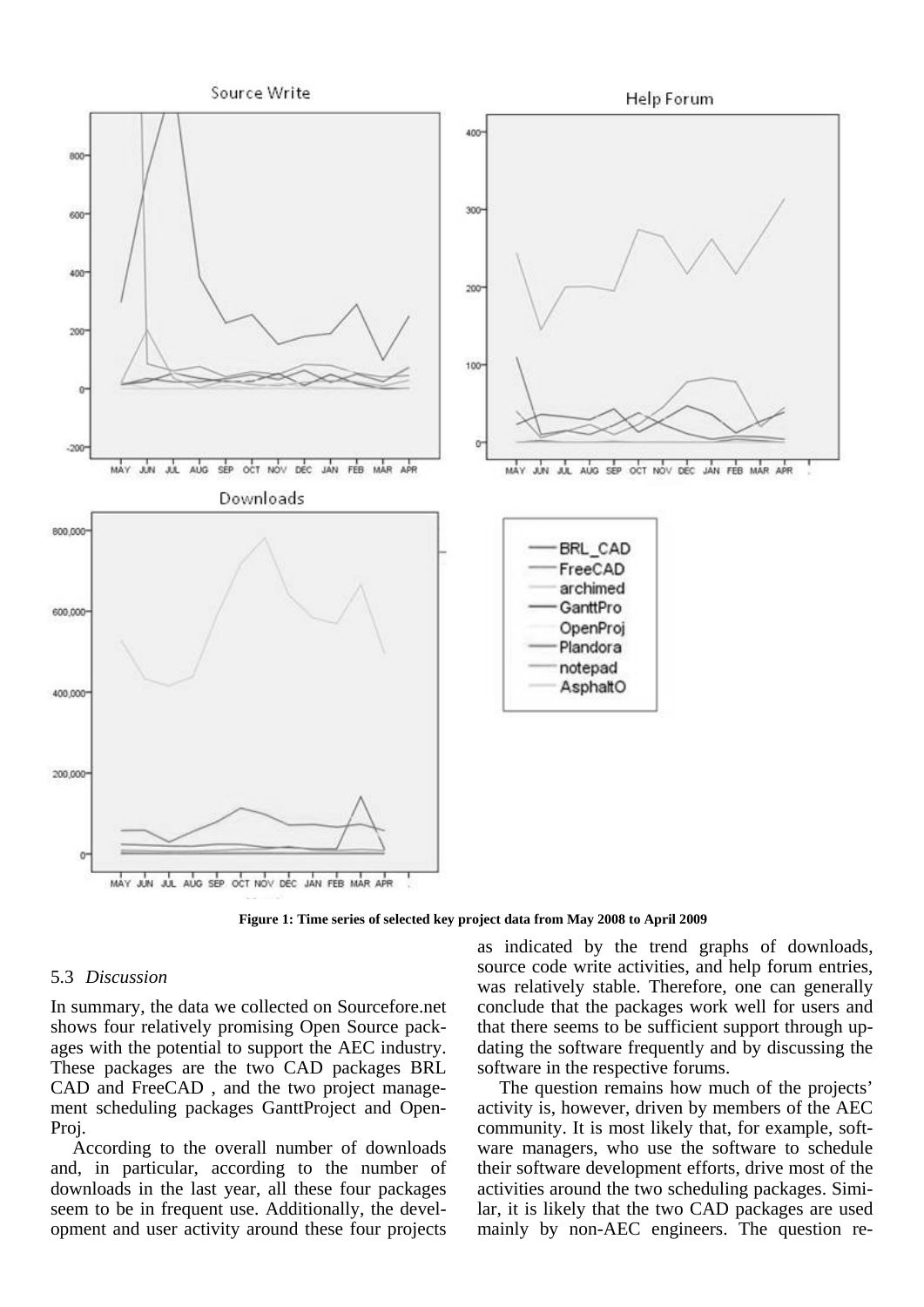mains, therefore, how the AEC industry can leverage the potentials of these specific packages and of Open Source software overall. In the next section, we outline a first strategy of moving forward in this direction, by drawing on previous innovation management research that observed how successful Open Source communities have been established and managed in the past.

### 6 PROPOSED FUTURE STRATEGY TO ESTABLISH A STRONG AEC OPEN SOURCE **COMMUNITY**

In this section, we propose a strategy of how we believe the AEC industry can move forward to leverage on the theoretical potentials of Open Source software. In the first part of this section, we will describe the strategy of how to establish a thriving AEC Open Source community, in the second and third part of this section, we will briefly discuss some implications with respect to financial considerations, and patent and legal property laws.

# 6.1 *Establish an AEC Open Source Platform*

We propose that developing an Open Source AEC community should start with establishing a core management group to drive the following developments. This core group should at first focus on establishing a common platform that provides links, documentations, and forums that are targeted specifically to AEC practitioners and how AEC practitioners can use the existing Open Source projects. At the same time the core management group should work on establishing software programmers with an AEC background in the different core developer groups of the existing Open Source software projects. These AEC developers can then start driving the further development of the packages to support specific functions that the users of the packages with an AEC background request.

Once the core management group has established an initial momentum of the AEC Open Source community, it is important to establish sub-groups with different responsibilities. As mentioned the asynchronous communication of AEC community members requires relatively small working groups with less than 15 members (Au, 2009). Once the work load for the (voluntary) members of the core group gets too high, it is, therefore, important to establish a number of sub-groups responsible to support parts of AEC industries software needs. These new groups could be, for example, a CAD group, a scheduling group, and a cost group. Later on, the community can establish further satellite groups such as a 4D group that works on providing software at the interface between CAD and schedule, a quantity take off group that works on providing software

at the interface between the CAD and the cost group, or a cash flow and resource allocation group that works on providing Open Source software at the interface between cost and schedule.

After establishing the satellite groups the main responsibility of the core group should switch to ensuring the interoperability between the different software packages that the sub-groups support. Hereby, the core group can establish best standard programming guides, define interfaces and work on integrating these interfaces into the different software packages. Further, all groups of the AEC Open Source software community should motivate cross group memberships of their members. Such crossgroup membership will ensure a specific focus on the interoperability between the different groups' packages and cross-group members will be an important source of knowledge to develop and implement exchange standards. Finally, research on other Open Source projects has shown that cross-group membership increased the development efficiency of cross-group developers (Au, 2009).

In the long, the AEC Open Source community should focus on establishing a complete AEC Open Source eco system around its Open Source project. Such an eco system should be comprised of independent consultants, authors, publishers, and, last but not least, educators.

# 6.2 *Financial Considerations*

One general misconception of Open Source is the belief that Open Source projects solely rely on volunteers to conduct the necessary development and management work. Many companies, such as RedHat, MySQL, or JBoss developed business strategies around Open Source projects that enabled these companies to hire full time staff to work on and support their Open Source projects (Watson et al. 2007).

In general, there are three possible sources of funding to support the AEC Open Source community. The first source of funding comes from AEC companies that have an interest in using Open Source software to support their employee's work processes. These companies could fund the AEC community in general, but also specific software development efforts to particularly ensure that the Open Source applications provide the companies' employees with specific required functions. Next to financial support, AEC companies can also dedicate some employees to contribute actively to the Open Source community during their work time.

The Open Source community can secure a second source of funding by providing consulting and educational services to interested parties. Such services could include the development of company-wide implementation strategies, the support of specific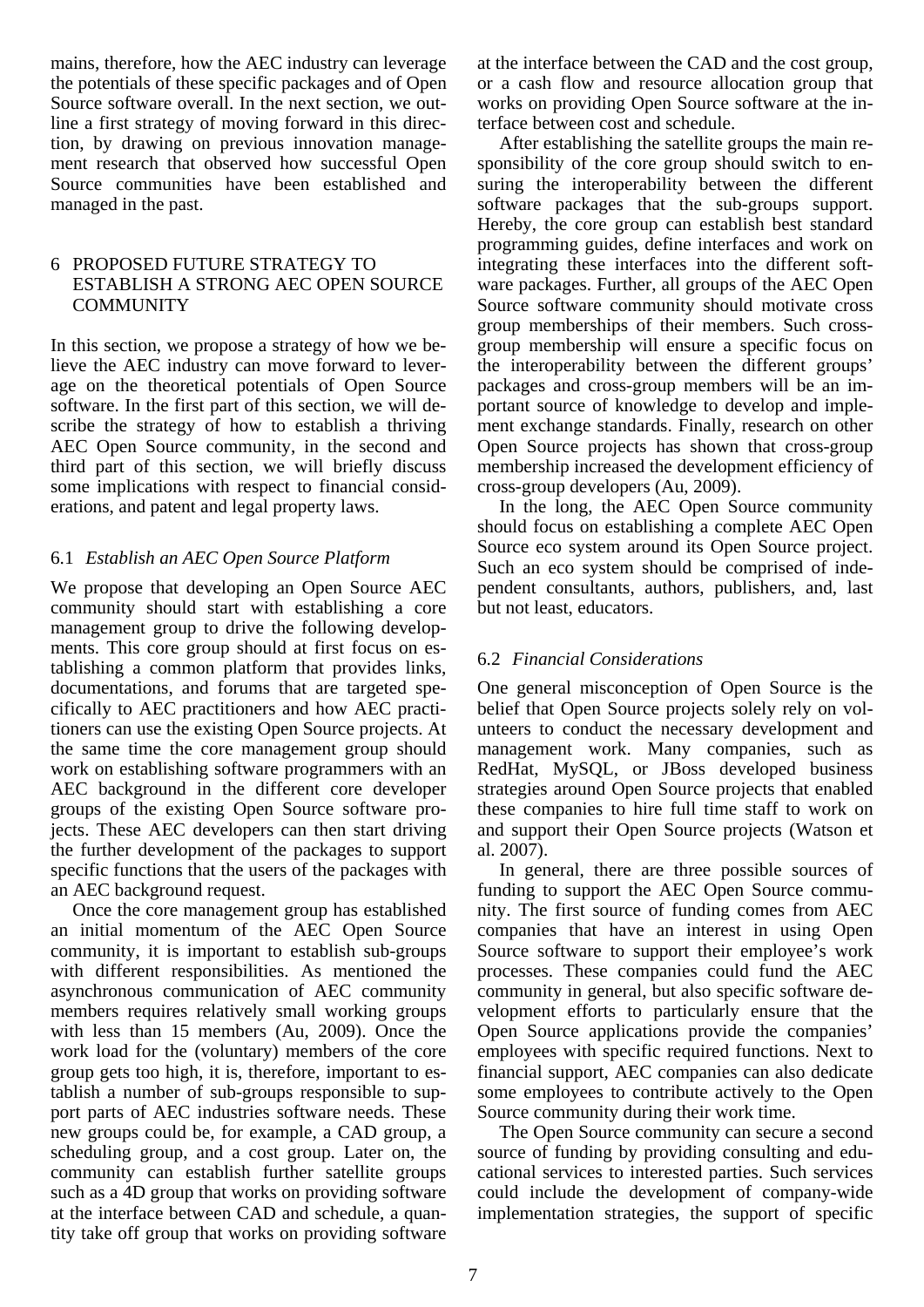projects, the organization of training courses, and the publication of books and other training material.

The third possibility to secure funding that is also the most promising possibility to support the start of the AEC Open Source community beyond the work of volunteers, is the possibility to apply for publicly or privately available research grants. The work on an AEC Open Source community offers tremendous research possibilities in the areas of organizational science, engineering informatics, and computer science that justify the funding of efforts around the AEC Open Source community through research grants.

Researchers can, for example, make contributions to the area of organizational science by exploring the feasibility of Open Source software to support the non-technology-savvy user groups or the AEC industry, how social networks of non-technologysavvy users can assemble around Open Source communities, or how Open Source can improve the management of IT implementations in complex industries. Researchers in the area of engineering science can explore how Open Source systems can support complex engineering work processes in the construction industry and other industries. Further, this area of research also offers tremendous possibilities to help researchers get started with efforts to develop prototypes because the Open Source AEC community will offer a code infrastructure that allows researchers to easily integrate their new ideas into the existing code base. Through such integration, these research prototypes become available to a large audience and, in this way, there are tremendous possibilities to increase the impact of the worldwide research around developing new technologies for the AEC industry. Finally, researchers can contribute to existing computer science theory, by exploring ways of how software engineers can develop more flexible and adaptable IT solutions to support technology "pulls" of non-technology savvy users.

# 6.3 *Legal Considerations1*

 $\overline{a}$ 

There is a hot debate about the legal position of software projects with respect to patentability, copyright, and enforceability. Both US Patent Law and European Patent Convention state that computer programs "as such" are not patentable. However, computer programs may be the subject matter of a patent when a court or a patent examiner does not regard the computer program being "as such." Thus, computer programs are not excluded from patentability under all circumstances. Various case law decisions have already identified under which circumstances computer programs may be considered patentable (see, for example, T208/84, T26/86, T209/91, T6/83 from the Boards of Appeal of the European Patent Office). As a result, by now quite a substantial amount of software patents exist and there is a real risk that particular software infringes one or more of these existing patents.

 This risk is present not only for organizations and individual programmers, but also for users and distributors of software. However, the argument that Open Source software is more vulnerable than proprietary software because it allows anybody to directly view the source code, thereby making it easier to determine what is and what is not included in the code for the purpose of establishing potential patent infringement is no longer valid. Current technologies allow determining whether or not a binary program of a proprietary software package includes particular source code. Thus, the risk of infringing a patent is no less for proprietary software than it is for open source software.

Even further, there are arguments that Open Source communities face fewer legal risks than proprietary software companies. First, patent holders are not likely to sue individual programmers or small organizations associated with software projects. The reason for this is that individual programmers and small organizations do not hold substantial assets or receive income from which the patent holder can obtain significant royalties (Richard Fontana et. al., 2008). Commercial distributors of the software are the more likely targets of the infringement suits. Second, and even more importantly, Open Source code is legally considered as part of open domain knowledge. Once published Open Source code may no longer be a subject matter of a patent filed at a later date. Therefore, the Open Source projects do not face the risk that another party obtains a patent covering the already written code and subsequently demands royalties.

 To mitigate the legal risks, the AEC Open Source community should maintain a detailed documentation of the published source code and have an infrastructure in place that can track and confirm the release dates of the source code into the public domain. Doing so may help prove that the source code of the AEC Open Source community formed a part of published prior art before the earliest filing date of the patent, thus possibly invalidating the patent on which this code could otherwise infringe. Documenting and tracking code in this way is anyway necessary to allow for the distributed team work that lies at the heart of Open Source code development. Therefore, the introduction of code documentation and tracking practices does not pose a big obstacle for an Open Source community. In addition, the AEC Open Source community may officially establish a corporate umbrella organization

<sup>&</sup>lt;sup>1</sup> Next to the cited references, this section is based on the practical experiences of the second author working as a certified patent attorney.